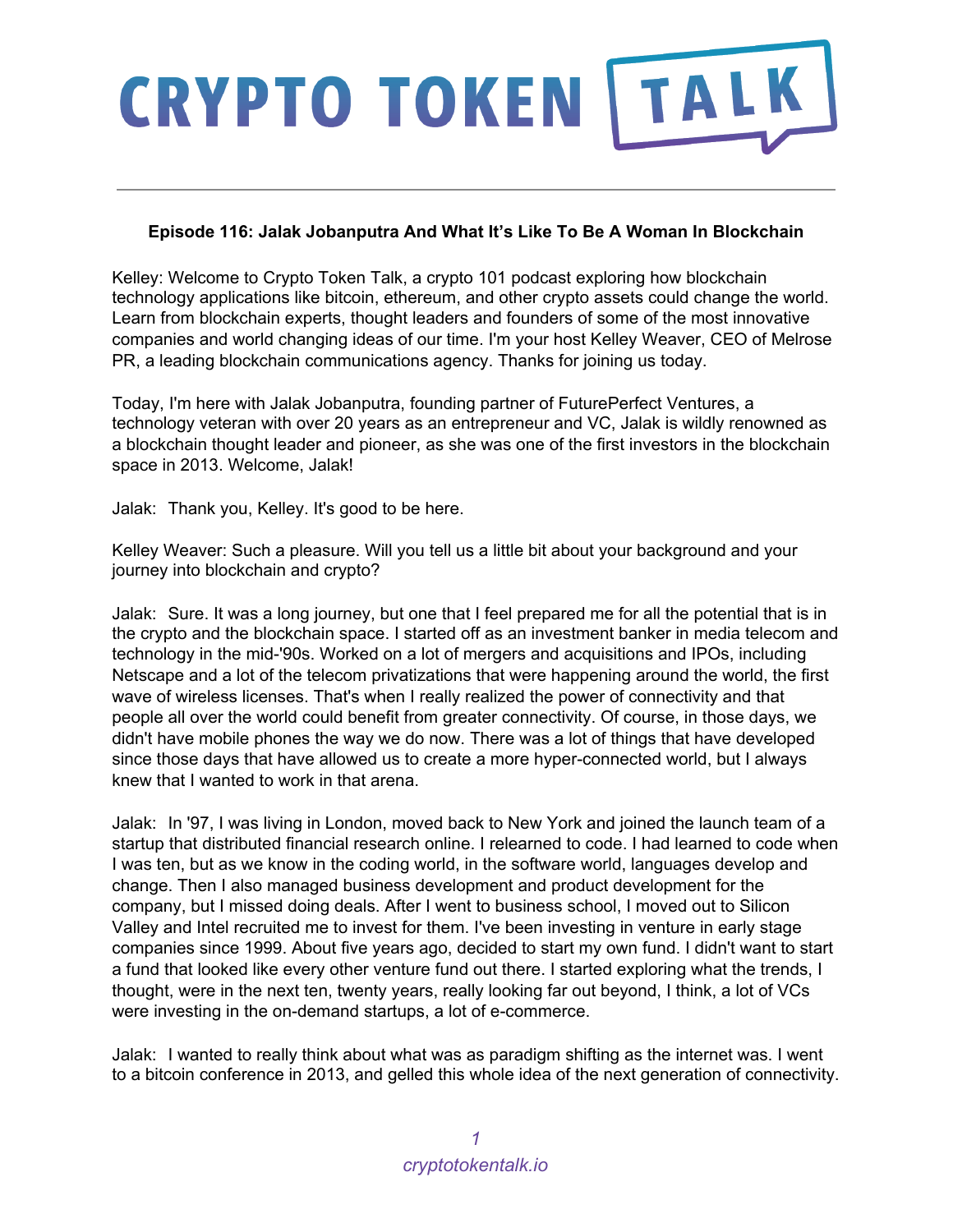I got really excited about investing in this space, and took a big risk with the first fund. About 70% of our capital invested was in the first wave of blockchain startups.

Kelley Weaver: I'm going to stop right there. You cut out a couple of times. I don't know if that's-

Jalak: Did I? Okay.

Kelley Weaver: Your phone or whatnot? If you can just say that last sentence again, investing in the last wave of blockchain startups, then we can sub that in, because it just blipped over it.

Jalak: Really? Okay. That's strange. I'm on my laptop, and it usually is pretty good.

Kelley Weaver: Then I'll just, actually, we can just, I think it'll be fine. I'll try to smooth it out, but I'll ask the next question.

Jalak: Okay.

Kelley Weaver: You were one of the first early stage investors to be funding blockchain. What was that like?

Jalak: It was pretty lonely back in 2013 and 2014, to be investing in blockchain technology. If you think back to that time, that was when Mt. Gox had been hacked, Silk Road was revealed as this marketplace that was using cryptocurrency for nefarious activity. A lot of people that I talked to were asking me why I would get involved in a space that was associated with such negativism. The way I looked at it was that bitcoin ended up being very resilient. Even though the price was hit very hard in 2013 and early 2014, bitcoin didn't die. I thought that was very telling in both a demand worldwide for this technology that created this ability to cross boundaries and verify transactions without intermediaries. Then also, the passion of the developers in the space. It was something that I became more and more impressed with the more I got engaged in the space. This is a group of developers who are not in it just for the money. We've certainly seen a lot of price appreciation since those days.

Jalak: I could tell from those early days that they were in it to really change the world and make the world a better place. That really resonated with me, and that's really what kept me going in those days when there weren't really many other VCs investing, certainly not any of the more well-known VCs. I remember going to dinners and I've been in the VC industry for a while. They would just ask me, "What do you see in this? Why are you so focused on it?" They weren't really sold. I think it really started happening, just over the last year, when people saw the price of crypto go up and ICOs and Ether become a development platform. That's when I think the rest of the world really started paying attention to this technology.

Kelley Weaver: What were some of the early investments that you made?

Jalak: I was part of the first, sorry. I was part of the first million dollars into companies like Blockchain.info, which is the largest crypto wallet in the world, into Abra, which is a wallet that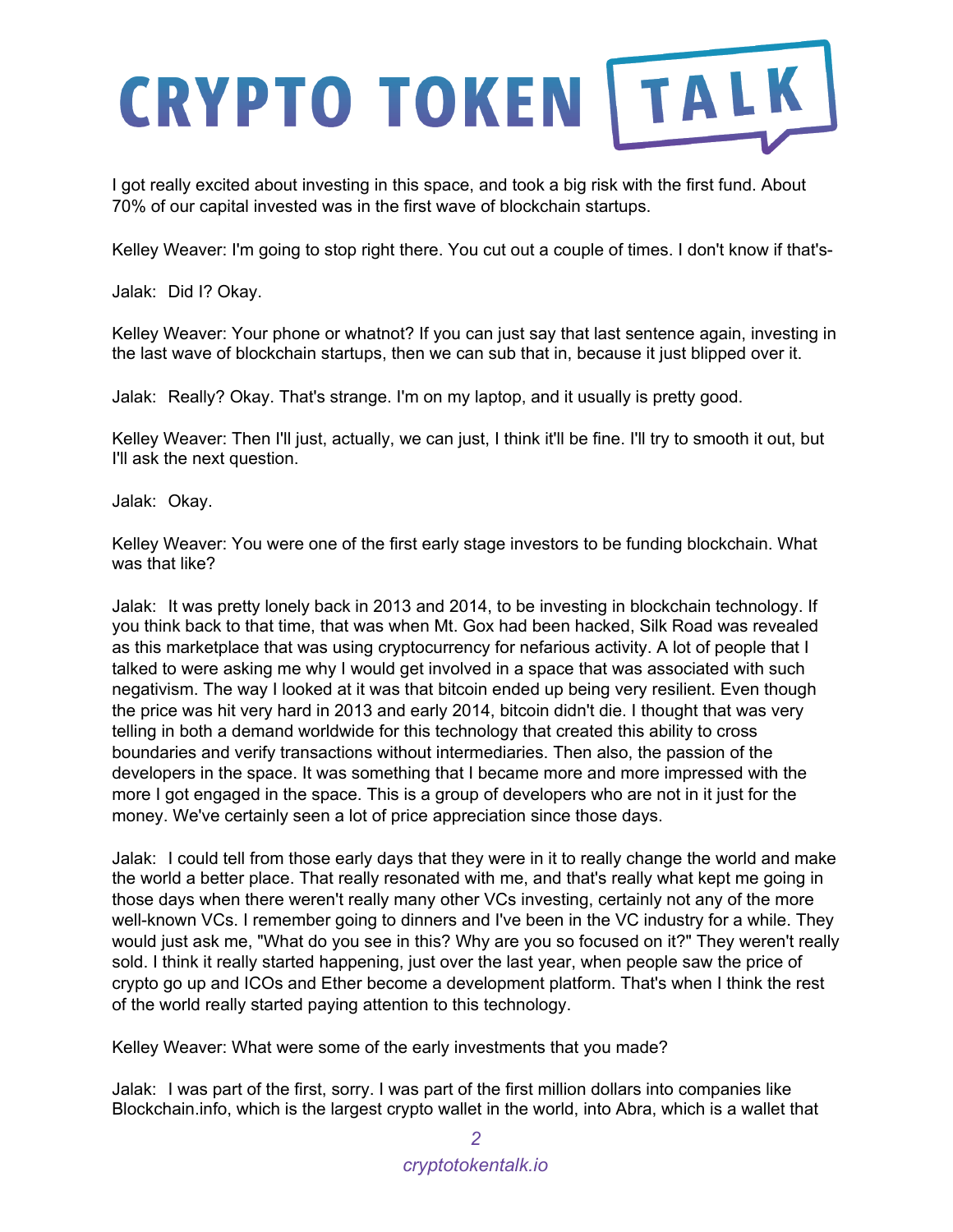has gained a lot of traction in the emerging markets. They started off as a remittance platform, bypassing Western Union and using the bitcoin platform. They saw such a demand for buying and selling and holding crypto as asset classes that they started offering more functionality on that end. Both of these companies have raised Series B financing, close to \$100 million dollars. It's really excited to have been part of the first money into those companies. Other companies in that category include BitPesa, which is the largest bitcoin blockchain platform in Africa, Everledger, which has used blockchain technology to build out a verifiable, immutable database for diamonds and other high luxury assets. They're based in London. There are about ten other companies in that category that we were fortunate enough to be really early investors, and grow with the entrepreneurs as the sector has grown and really positioned us very nicely to invest in the next generation of entrepreneurs in the sector.

Kelley Weaver: That's a really impressive list, and some pioneers in the space for sure. Can you tell us a little bit about what you're doing today and what you're looking for today? Now you have two funds, correct?

Jalak: Yes, yes. Our first fund was launched in 2014. We just recently started investing out of our second fund.

Kelley Weaver: What's the second fund about?

Jalak: The first fund's basis was around decentralization. If you read Don Tapscott's book, The Blockchain Revolution, we're cited in there as one of the first funds focused on decentralization. Blockchain is certainly the underpinning strategy of it, but what I'm really excited about and was part of the thesis in the first fund, but I think we were just too early with that thesis, is the intersection of other decentralized technologies including mesh networking, internet of things, and artificial intelligence, and the way these all interact with this immutable verifiable database called the blockchain, and how we can create new business models out of the intersection of all these newer technologies that are only possible because of all the connectivity that we now have.

Jalak: I'd say very much still investing in blockchain infrastructure, very interested in supporting the crypto asset class that's emerging. If you think about all the infrastructure that's been built around trading and financial services, a lot of that has to be built for crypto-specific assets. Security is a big area that needs, certainly, work, so we don't have hacks for the on-ramps and the off-ramps of crypto wallets. I would say I continue to be interested in emerging markets. I'm a strong believer that emerging markets will lead us to new business models, and it won't necessarily be the developed markets that create out of this technology to the same extent the emerging markets will.

Jalak: That's very much similar to what we saw in the mobile wallet technology with M-Pesa in Kenya. We saw them innovating in Africa because they didn't have banking and financial institutions like we do. They created a mobile money system that, it took us a few years to catch up to the functionality that they have in Africa. I see similar types of things happening in places like Southeast Asia, India, Africa, Latin America, where because there are not a lot of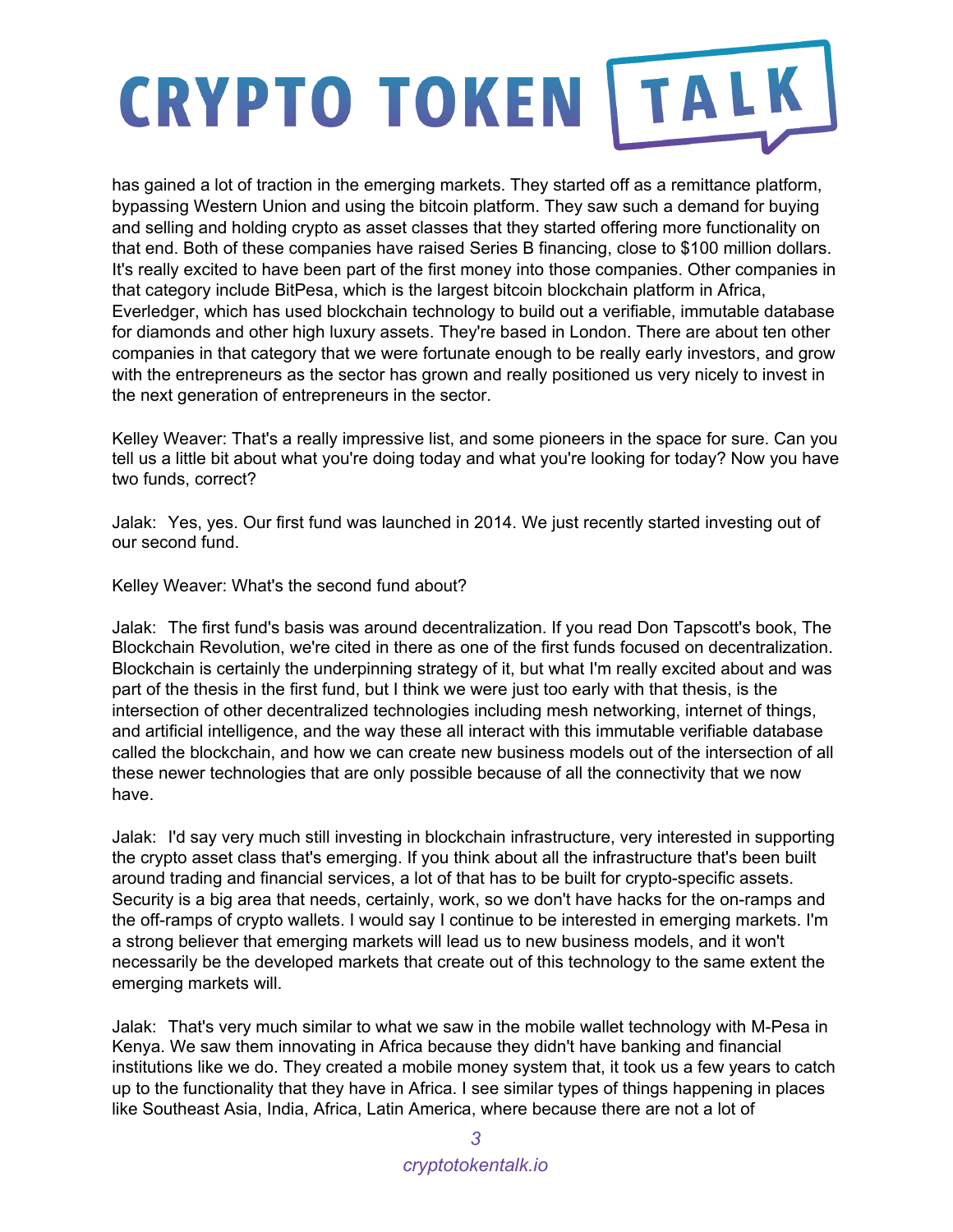institutions already in place in these markets, we may see them take hold of this technology in a more creative and a bigger way than we do in the US.

Kelley Weaver: Very cool. Do you invest in ICOs as well as the equity or do you only invest in the early stage ventures in a more traditional sense?

Jalak: The bulk of our fund still focuses on equity. What we found is while ICOs are a great tool in the tool set for entrepreneurs to raise capital, and I welcome the ability for entrepreneurs to be able to do that and reach a broader audience with fundraising and capital access for their startups, a lot of them, especially at the earliest, earliest stages, are still looking for smart money to come in and really help them grow the business. Even if they're planning a token offering, often they're still doing an equity round first. We want to be part of that first capital in, and help with the strategy, help with our network in the space as well as the network in general of having been investing for so many years. I am also investing in pre-sales and also personally, I am a holder and an investor in the more liquid crypto assets. I think there's a lot of really interesting protocol-building that's happening with these crypto assets. I think we're still very early stages, and I think most of these companies will not survive through the next phase, but there are plenty that are being built now that will.

Kelley Weaver: What are the things that you look for in these companies that you want to invest in? Is it the entrepreneurs?

Jalak: Yeah, it's the same that I've always looked at, since starting investing in the mid-'90s. It's really, the team is first and foremost. Ideas and markets often evolve and change over time, but you want to back an entrepreneur that you know is resilient and can survive ups and downs in a market that's still very nascent. If I look at the first fund's portfolio, that's what we really looked for, and it's paid off. There was a crypto winter from 2014 to 2016 where crypto prices were stable or down. Companies may have started proof of concepts around the blockchain technology, but they weren't yet sold on the value proposition. These entrepreneurs really had to hang in there and believe in their mission, heads down, build out technology, and have resilience and optimism that the market was going to return in an even bigger way, which it did end up happening. It was those entrepreneurs that believed in what they were doing and made the sacrifices they needed to in the interim that have prospered in the last year as the market has grown. The team is first and foremost.

Jalak: You could still have a great team, but not a big enough vision. I believe in looking at the vision as well as the team. Also, what I find is, a lot of entrepreneurs aren't necessarily looking at the competitive landscape. Things have gotten very frothy very fast in the crypto markets. For every one company doing a certain thing, there are usually five to ten others that are popping up. I'd say especially since this is such global technology and we have the participation of entrepreneurs around the world, this becomes even more competitive of a market. The entrepreneurs really need to understand who else is out there and either collaborate or have a better solution than the other ones that are out there.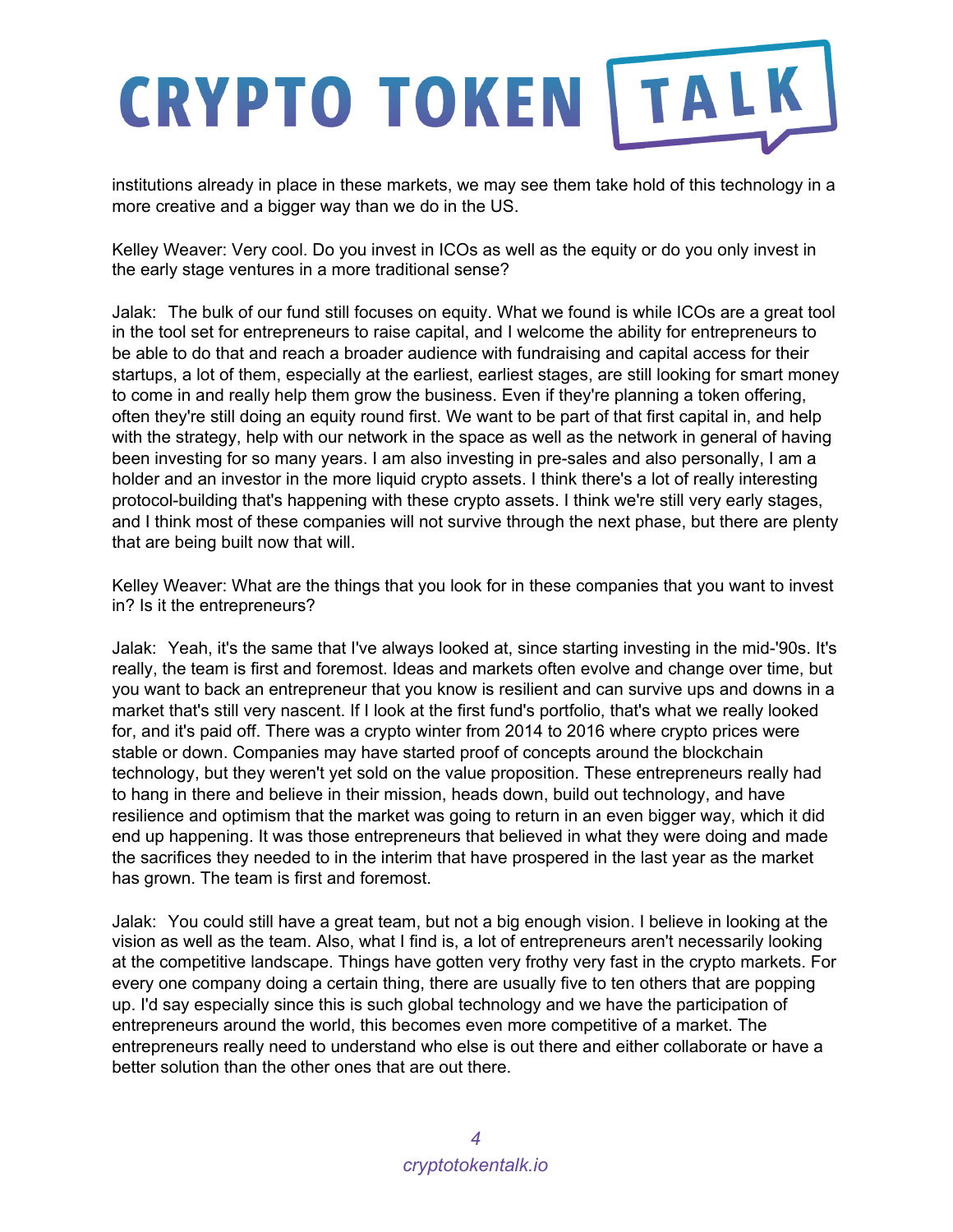Kelley Weaver: I agree with that. What has your experience been as a female thought leader in this industry, and a leader, or a pioneer?

Jalak: I'd say it was tough to be a pioneer in general in this industry. I think I was probably the first female institutional investor in this space. It was a double challenge in some of those early days. What really helped in that process was just the entrepreneurs I invested in and came across of both genders. I'm happy to say that we have close to 50/50 ratio in terms of genders that we have invested in. That's really a function of being open to all entrepreneurs, all over the world and just finding the best ones out there.

Jalak: As a woman, I'd say I am very pleased to see more and more female participation in this sector. It's come a long way since that first bitcoin conference I went to where it was really me and Catheryne Nicholson, the founder of Block Cipher. I remember just gravitating towards her because we were literally the only two women there. Certainly, we have a long way to go, especially with some of the worrisome culture we're seeing emerge at some of these conferences such as BTC Miami, but I just want to encourage as many smart people to get into this sector. Certainly, we need to make sure that we don't end up with a ratio that we ended up with the tech sector.

Kelley Weaver: You recently hosted an off-site weekend for women in blockchain, which I was honored to be included. What was your inspiration for doing that?

Jalak: The inspiration was women like you, Kelley, women that I have met over the last few years that fell down that crypto rabbit hole and are so well-versed and have built their own businesses or encouraged larger companies that they're a part of to start looking at this sector. I just selfishly thought, "Wouldn't it be great to get all of these women together for a weekend where we could really get to know each other, and also get to know each other's businesses?" As you recall from that weekend, there were plenty of deals that were getting done. That was really magical to see the bonding on the personal as well as the professional level of some of the brightest minds in the space. A lot of these women that were there, or all of them that were there, are really paving the way for the industry in general and then serve, I believe, as great role models for under-represented groups. It was really a function of wanting to get this group together and then see what came out of it. I'd say it even exceeded my expectations. That's how the Future Collective was born.

Kelley Weaver: What is the Collective Future, and what are some of the goals?

Jalak: The Collective Future was born out of our collective desire from that off-site to make sure that we keep the momentum going, that we harness the desire of all the attendees and so many other people around the world to ensure that we have diversity in this new technology and this sector that is emerging. The goals are really to bring visibility to women and underrepresented minorities who are doing great things in the sector, but don't necessarily get the coverage of some of the men in the sector. That was one of the goals for getting this group of women together for the weekend. I realized through the course of that weekend, that we need to make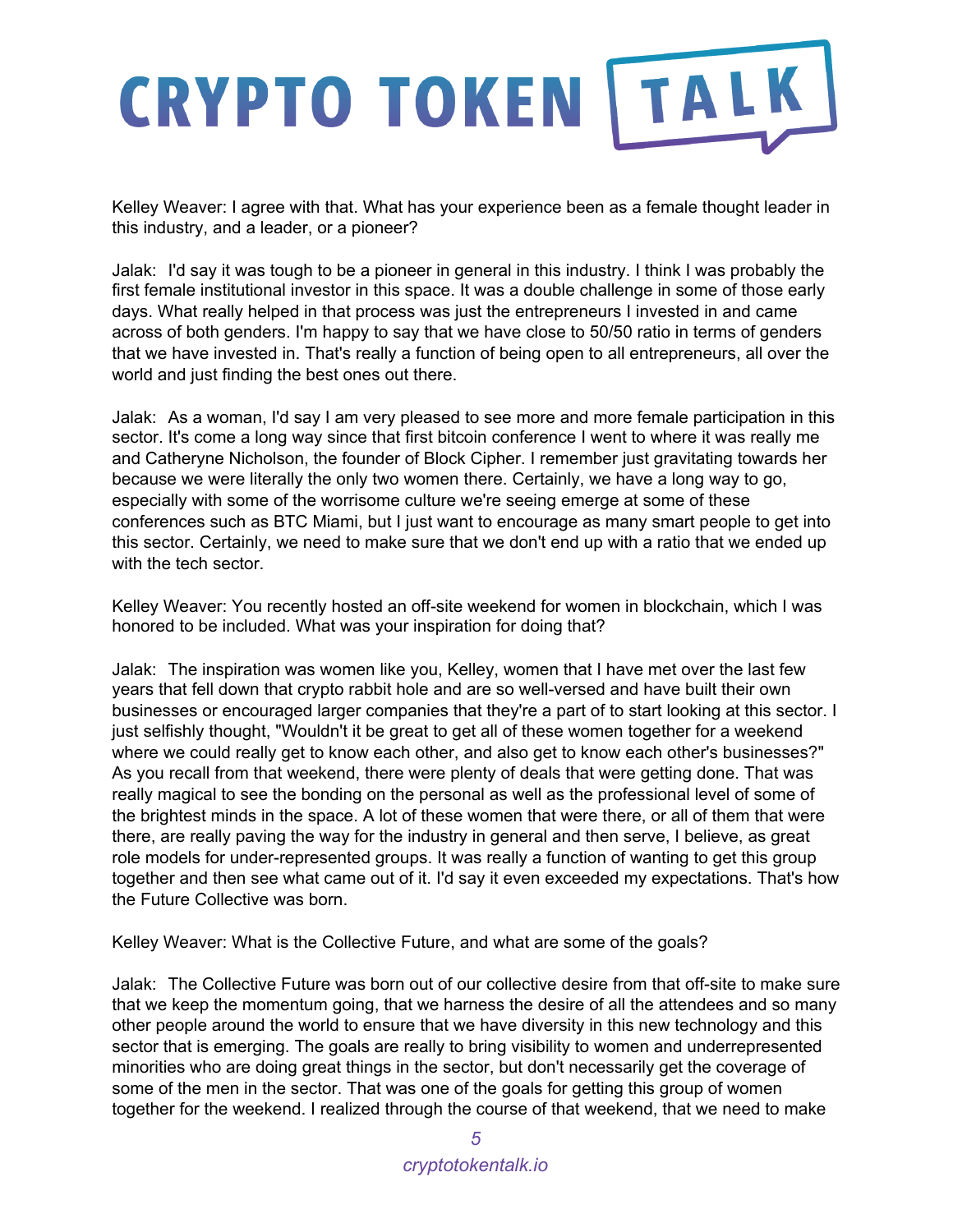sure that all of these voices are heard, that we're not written out of the history when we're having such an impact on the early days of this technology.

Jalak: I know there are thousands of other people out there who are just as capable and are doing great things on the ground, so wanted the Collective Future to be one spot, virtually, as well as hopefully in real life, where we can gather these people who are doing all of these things in the sector and also pair mentees with mentors. We've had a lot of inbound interest on both sides there. Provide scholarships to under-represented groups that may not have the opportunity to travel to some of these conferences. I personally funded a number of women to attend hackathons, that wouldn't otherwise have been able to attend. I'd like to formalize that process to provide match-making opportunities to that end, to make sure that people aren't being excluded for lack of resources. We don't want the people who already have resources to be the only ones who have access to these conferences and the hackathons and insights and contributions.

Jalak: I've also received a lot of inbound, or the site has, on conference speakers and hiring in the sector. I do believe that there are a lot of companies that want to create more diverse environments, but may not have the networks to do that. I think the Collective Future can really help serve that purpose.

Kelley Weaver: That's so exciting. There was also a Blockchain Inclusive and Diversity Pledge by the Collective Future. Can you talk a little bit about that?

Jalak: Yes. I consider this such an important piece of the Collective Future and what came out of the weekend together. Just like we've seen Hollywood gather together to support women in the sector, the #metoo movement. I thought, "Let's create a positive pledge here that lets people know that it's not okay to have conference or after-parties of conferences at strip clubs. It's not okay to not have a code of conduct. It's not okay to create a sector that's exclusive instead of inclusive," so it's an opportunity for people all over the world to sign this pledge that says that they're supporting inclusivity. They're supporting this nascent industry to be aware of practices and create best practices. We allow the opportunity for people to just sign the pledge, or also put their own piece of the pledge in. I personally, or through FuturePerfect Ventures, opened up office hours for under-represented groups who want to bounce around ideas and get feedback on their business plans for companies in the sector.

Jalak: I've been doing a quarterly Women in Fintech event in conjunction with the Lower Manhattan Business Council here in New York, which just showcases female panelists, but is open to a broader audience. I have to say, we've had some of the most diverse audiences I've ever seen in the sector. I believe a lot of that is because of the ethos of what we're putting out there, which is that inclusivity matters, that we want to showcase women that are doing great things in the sector, and you can learn a lot while you're listening to these women. We're going to continue doing that. We just wanted to encourage people to come up with their own ideas on what they could do in their companies and their communities. I know a few members have committed to working with organizations such as Girls Who Code and Black Girls Code to make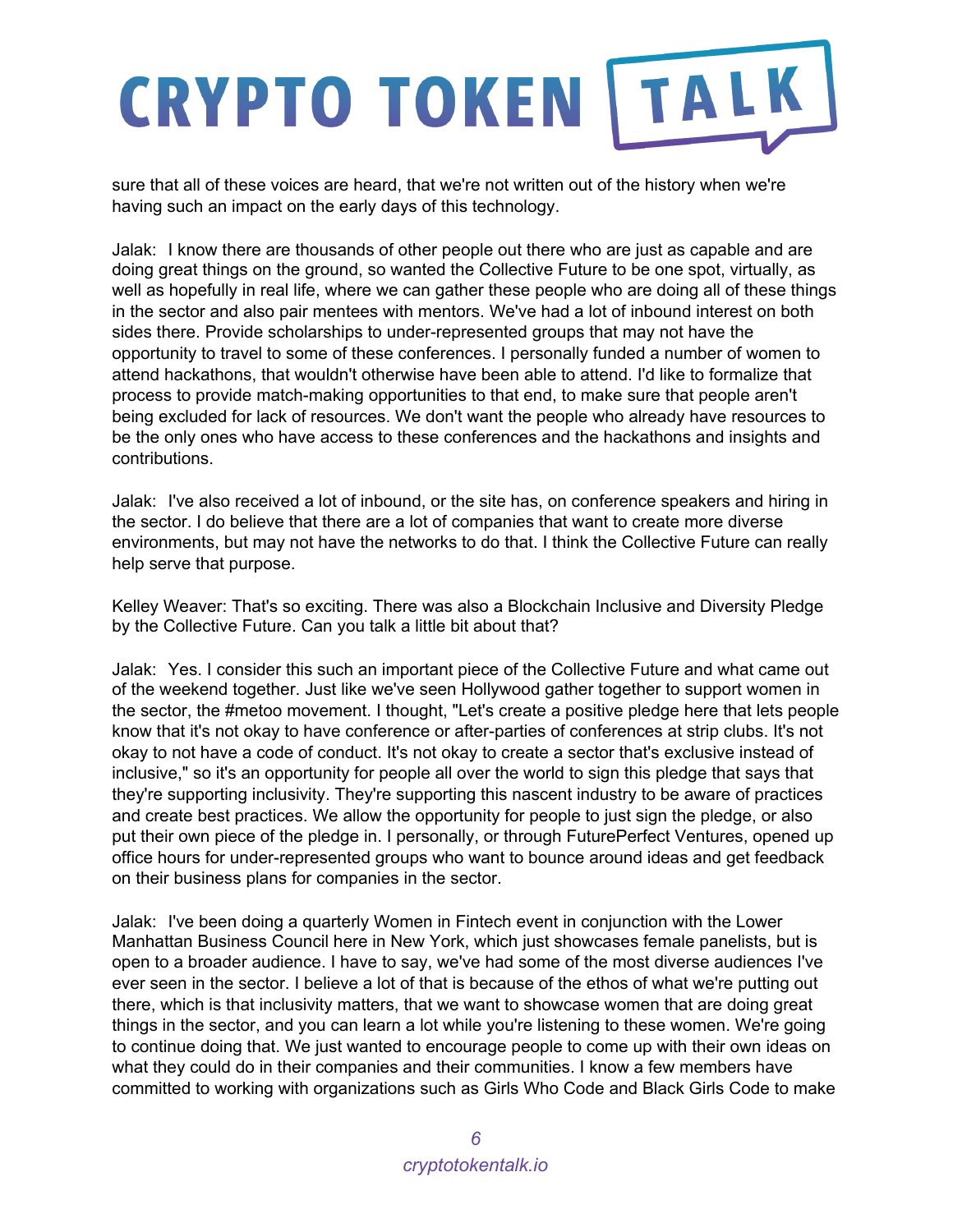sure that there's blockchain and crypto-specific programming that's available in their training programs. It's been really heartening to see all the creative ideas that are coming forth.

Jalak: I believe, with this collective effort, that we're not going to end up in the same place that we ended up with the tech sector, being so non-diverse and having all these harassment issues. We can get ahead of this, and create companies that are inclusive and also the next greatest companies of the future.

Kelley Weaver: I totally agree. I'm so grateful that you put this group together. The output of the weekend has just been fantastic. My pledge is to maintain at least 50% of my company, Melrose PR, being women. Right now, we're at 80%.

Jalak: That's incredible. I love that.

Kelley Weaver: Also, the listeners may have noticed, but every other episode has been a woman on this podcast. I plan to continue to have at least 50% of the episodes featuring women, because there are so many women doing incredible things in this sector, as you said. It's just, we need a microphone. It's exciting to be part of that conversation. I've noticed, since the weekend, there was a WIRED article Erin from WIRED put together. She visited during that weekend, and she put together a recap of what happened that weekend. I can put the link in the show notes to that article. There's also been subsequent press hits including an article by the New York Times, and you were recently on Laura Shin's podcast talking about this topic. I think you've opened up the floodgates of the conversation, which is incredibly admirable.

Jalak: Thank you. I'm so thankful to you and the other women who gave up your weekends without knowing what it was going to be all about. I don't think any one of you asked who else was going to be there. It was a leap of faith. It was truly magical and inspiring. I look forward to seeing all of you again, whether it's in that group setting or at these conferences, but it was certainly a really special weekend that I believe will make a lot of difference in the sector going forward.

Kelley Weaver: I agree. How can people get started in crypto? What do you recommend as first steps for listeners who are just trying to get in to this space, whether it's working or investing?

Jalak: I think there's so much more information out on the web now than there was before. I remember raising my first fund and trying to gather information on the sector to provide to prospective investors. I ended up creating a lot of materials. Now, it's a very different story. There are a number of books, including The Blockchain Revolution and the Age of Cryptocurrency, written by Michael Casey, that are great books. You mentioned Laura Shin. Her podcast has had fantastic people on over the last few years, who are at the forefront of a lot of this technology. I would say just immerse yourself in the information that's on the web. CoinDesk was one of the first online publications to focus on the sector. They have quarterly reports that they put out that delve into some of the cryptos in more detail. That's another good resource.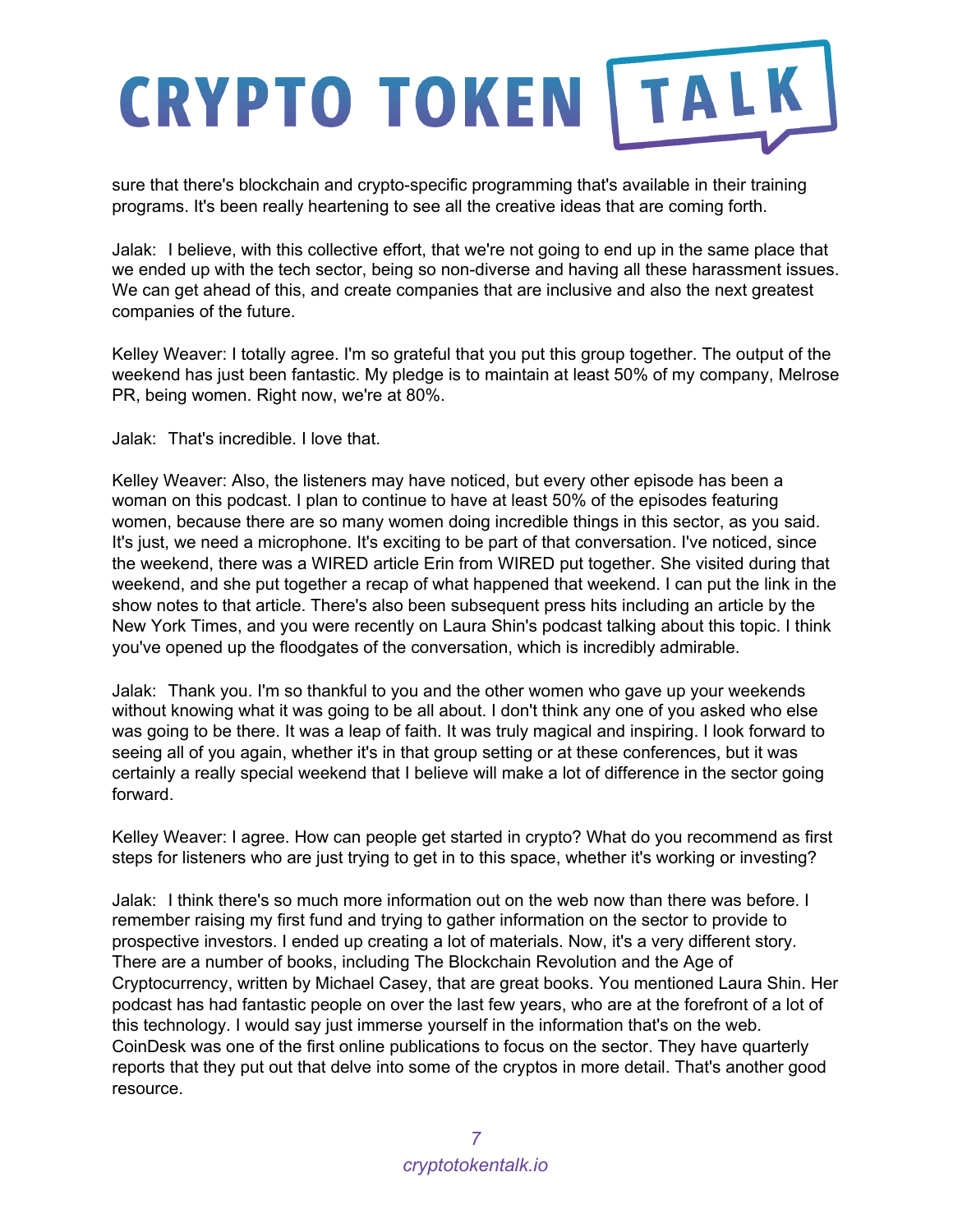Jalak: There are a lot of meetups. I've been shocked at the proliferation of meetups over just the last six months. It's just a matter of searching and seeing what's in your community. Reach out to people on LinkedIn. Reach out to people on, Telegram has become a de facto for a lot of communication on these sites, or on the sector. I would say just get out there and learn. There are no dumb questions right now, because this sector is so nascent. Feel like you can ask questions and learn. It reminds me of being in the internet sector in 1995 and 1996. It's wide open to get engaged with, so don't let anything hold you back. Everyone's trying to learn right now. There are new developments every day.

Jalak: A lot of people who are not necessarily software developers or finance people ask me, "How do I start to get more engaged in this sector?" My answer to that is just how the internet changed media, changed finance, changed fashion. Every sector that's out there was touched by the internet. I believe the same is going to happen with blockchain technology. If you know a sector really well and this is something I see you doing, Kelley, with PR. You got interested in crypto, and saw that there was a gap in firms that had specialized in the sector. You got yourself engaged in it and started a company around it. I believe there are opportunities to do that, both with large companies or, if you're more entrepreneurial, starting something on your own, but using the expertise you may already have and not feeling that you have to go and learn a program, and that's the only way to get started in this sector.

Kelley Weaver: That's amazing advice. Thanks, Jalak. How can people get in touch with you or learn more about what you're up to?

Jalak: I have a few avenues to get in touch with me. One is my blog, which is called The Barefoot VC. I've been blogging since 2008, basically since the financial crisis. It's very opportune that that's also when bitcoin was born, but I was very much inspired to start writing after the financial crisis and how technology and globalization together could create a new form of capitalism. That's been a theme of the blog ever since I started writing. Diversity and gender dynamics has also been part of the blog conversation. That's definitely a way to get to know me better, and what the fund represents.

Jalak: We're also on FuturePerfectVentures.com. I'm also available on LinkedIn, and my Twitter handle is @Jalak. I always welcome people to reach out. It's obviously a very busy time, but try to get back to people, especially entrepreneurs who are creating new companies in this space.

Kelley Weaver: Thanks again for joining us. I really appreciate it.

Jalak: Thank you, Kelley. I enjoyed it.

**[Cryptotokentalk.io](https://cryptotokentalk.io/) #askCryptoKelley @cryptotokentalk**